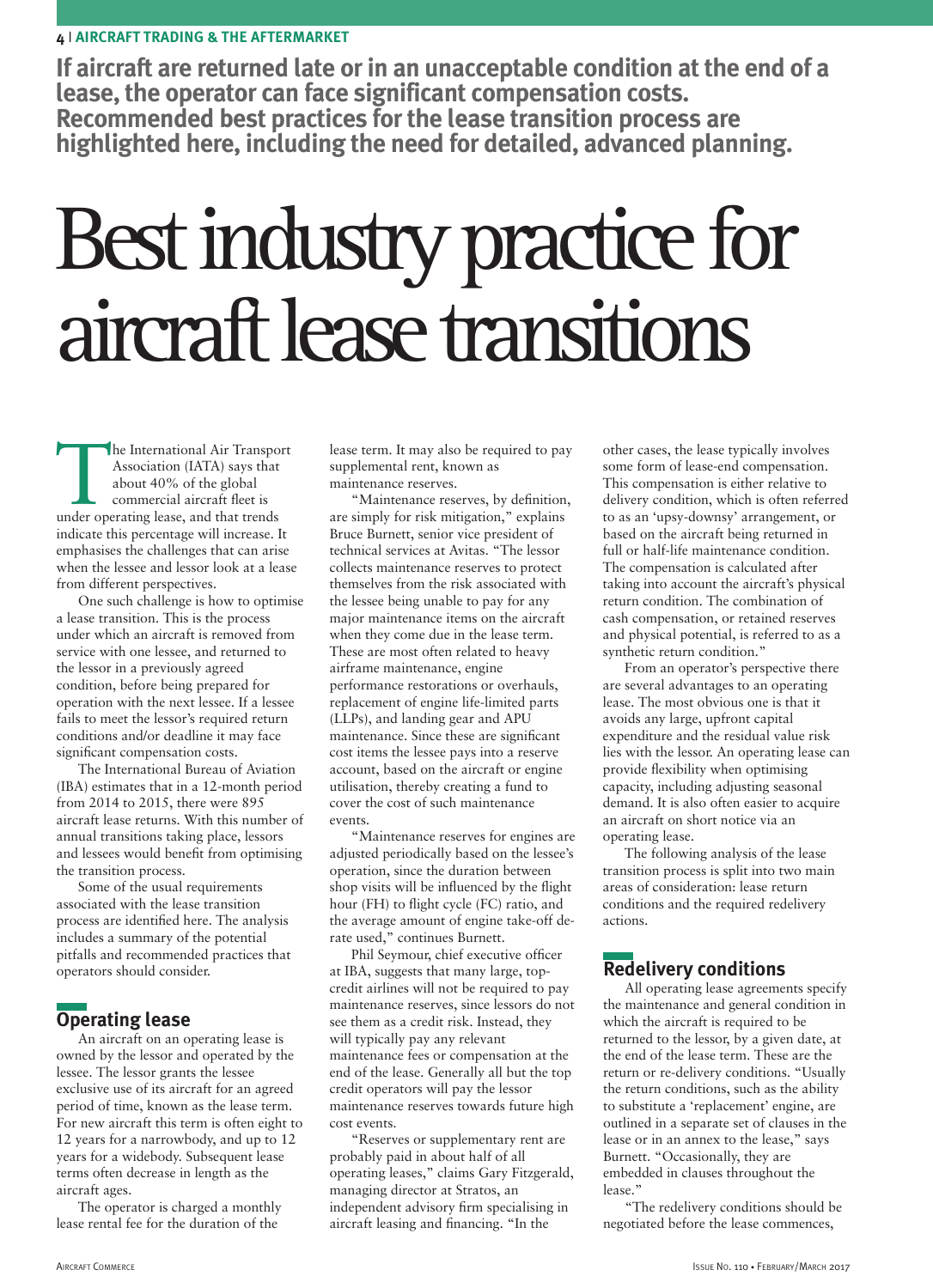

usually as early as the letter of intent (LOI)," explains Chris Markou, head of operational cost management, safety and flight operations at IATA.

The level of detail included in lease return conditions has increased as operating leasing has become a more common method of aircraft acquisition. "Over time, lessors and those who draft the return conditions have become more savvy with the specific language used," says Burnett. "Each time a lessor faces a challenge during the return process, the next lease they negotiate will include language to address that particular issue. Over the past 20 years lease return conditions have grown from a simple paragraph to 20-30 pages of very specific requirements."

Lease return conditions are negotiable between the lessor and lessee, but the operator's leverage is likely to vary. "The biggest influence on lease return conditions is where the aircraft goes after redelivery," says Fitzgerald. "If it is being dismantled, most lessors are keen to receive cash compensation in lieu of a better return condition. Also the largest carriers are often in a position to influence the return conditions when the lease is signed, whereas smaller airlines generally have to agree to what the lessor dictates," claims Fitzgerald.

"The return conditions section of a lease is often heavily negotiated, although the leverage in any deal may depend on market conditions, lease rates and terms of lease," says Burnett. "The lessor's goal is to be able to immediately re-market an aircraft with one or two years clear of any significant maintenance requirements, while the lessee wants to minimise its expenses at the end of the lease."

Aircraft redeliveries are timed around a scheduled heavy airframe check whenever possible. "At the end of the lease, the lessor would like the aircraft returned with the airframe, engines, landing gear and auxiliary power unit (APU) in a condition which would allow operation for a year or two without any major maintenance coming due," says Burnett. "The lessor and lessee will often agree to a 'mirror in/mirror out' arrangement, whereby the return condition should, at a minimum, reflect the condition in which the aircraft was initially delivered at the start of the lease." The variables and associated requirements can vary by lease.

"There is an industry standard set of return conditions, which account for 70- 80% of the return content within most operating leases, such as the requirement for an aircraft to have 18-24 months clear of any major maintenance events," says Fitzgerald. "The remaining 20-30% of conditions can vary greatly between leases, from an agreement for an aircraft to be returned in 'totally run-out' condition, which is popular for mid-toold vintage aircraft with many US major carriers, to a requirement for the aircraft to be returned in 'full-life physical condition', which is common with Japanese operating lease (JOL) deals."

In 2015 IBA produced a white paper titled 'Redelivery expenditure: minimising surprises and maximising cash flow'. The white paper includes examples of typical redelivery conditions based on a six-year lease for an A320 or 737.

The return condition examples are summarised here. While these are intended to provide typical examples, there is likely to be some variation

*There are a standard set of redelivery conditions that account for the majority of return clauses in most leases. There are, however, certain variables or precise requirements that can vary by lease. Minimum engine FH and FC requirements could differ between narrowbody and widebody aircraft due to different levels of utilisation.*

#### between leases.

The return conditions in IBA's example can be broadly split into nine categories, covering the general condition of the aircraft, components, engines, fuselage, windows and doors, wings and empennage, interior and flightdeck, landing gear and wheels and brakes, APU and corrosion. Many of these categories include multiple sub-sections with specific return conditions. There are 10 subsections listed under general condition alone.

## **General condition**

General conditions include requirements that the aircraft will 'be in good operating condition and be clean by scheduled passenger airline standards, and all structural damage shall have been repaired to a permanent standard.' The 'full complement of equipment, components, accessories, furnishings and loose equipment' should match the aircraft's delivery configuration at the beginning of the lease and the aircraft should 'be in a condition suitable for immediate operations under European Aviation Safety Agency (EASA) EU-Ops 1 or FAR Part 121'. The general conditions ask that the aircraft 'comply with the original equipment manufacturer's (OEM) original specifications as at the delivery date' and have a valid certificate of airworthiness (C of A), or if necessary a valid export C of A issued by the lessee's national aviation authority (NAA). The general condition at delivery includes details of the aircraft's basic specifications including weights and engine thrust ratings.

Other typical general conditions require the aircraft to: be free of any open or deferred defects; undergo the next relevant C check in block format immediately prior to redelivery; and have all outstanding airworthiness directives (ADs) and service bulletins (SBs) performed. Specific requirements ask that the C or base check be performed in accordance with the OEM's maintenance planning document (MPD), and that ADs issued by the Federal Aviation Administration (FAA) or EASA should be complied with during the lease term if the aircraft is registered under either agency, or, if applicable, for a period of up to 180 days after redelivery. There are general condition demands that relate to the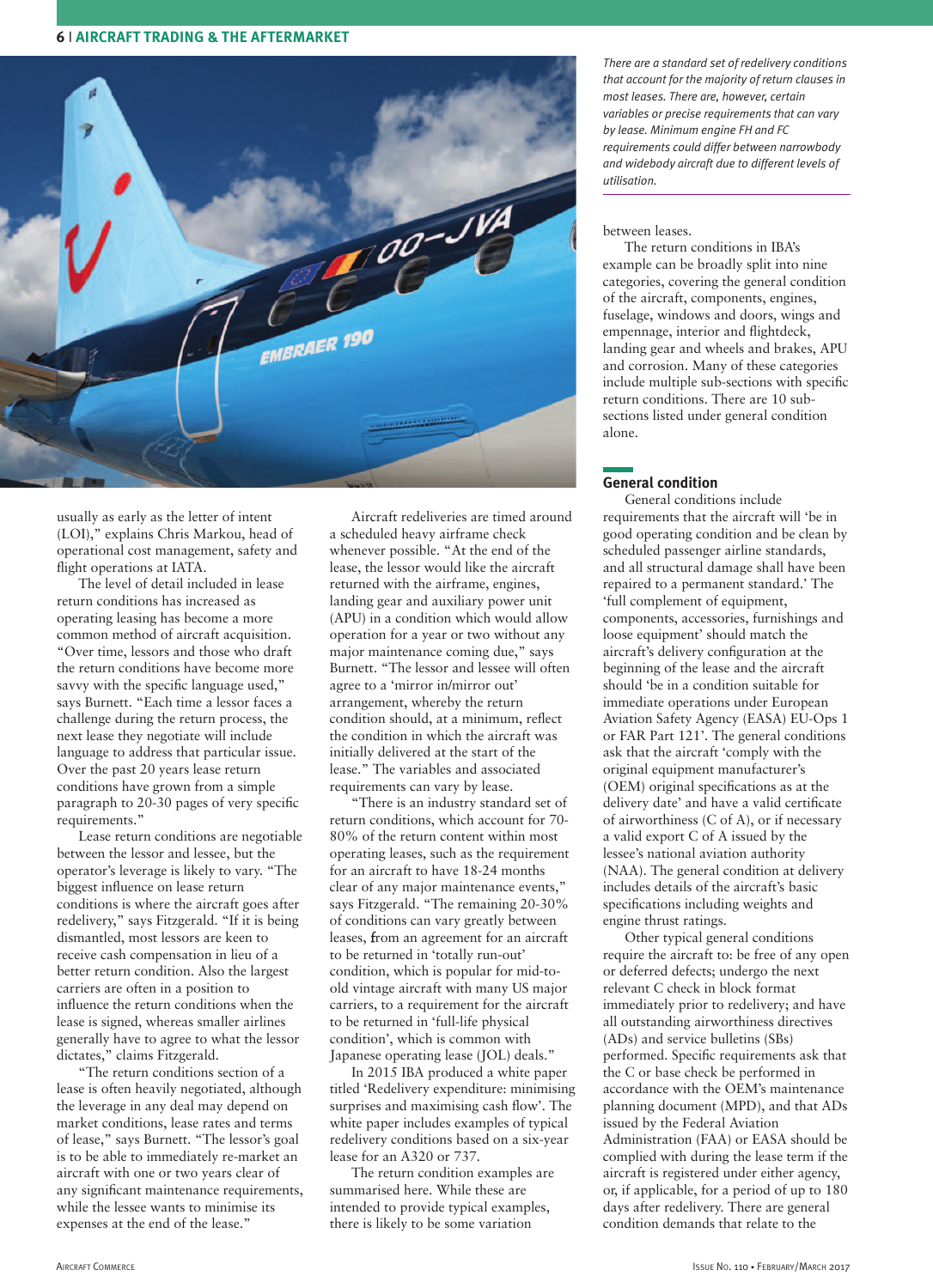aircraft's livery, signs and decals. These include a requirement for signs and decals to be clean, secure and legible.

## **Components**

The IBA white paper lists four typical return conditions for components. The first relates to FH- and FC-controlled hard time components (HTCs), and specifies minimum levels of remaining utilisation. In this case the example stipulates that these components should have 3,000FH and/or FC remaining to the next scheduled removal. There is also a condition related to calendar-limited components. It asks that, 'each calendarlimited component, including safety equipment, will have not less than 12 months remaining to the next scheduled removal'. There is also a request that each on-condition and condition-monitored component should be serviceable and that the average accumulated flight time since new of the installed components should not exceed 110% of the flight time accumulated by the airframe.

## **Engines**

IBA identifies three typical redelivery clauses for engines. The first calls for minimum levels of remaining utilisation. The example given requires that each

engine 'will have not less than 6,000 engine flight hours (EFH) expected life remaining to the next scheduled removal, and the LLPs shall have not less than 6,000 engine flight cycles (EFC) life remaining.'

The second clause requires that 'each engine shall have just completed a hot and cold section video borescope inspection, and a power assurance run performed in accordance with the OEM's maintenance manual.' It adds that the lessee will be liable to cover the cost of any defects uncovered by these inspections, which exceed OEM inservice limits. The final clause requires that 'each engine will be devoid of any defect which places less remaining life on its constituent parts,' in accordance with OEM or regulatory airworthiness requirements until removal.

"Lease return conditions not only include the engine type and thrust variant, but also the engine serial number and documentation requirements," says Les Cronin, head of global leasing at MTU Maintenance Lease Services B.V. "Furthermore agreements will include a maintenance timeline that predefines EFC since the last engine performance shop visit. Engines must also meet minimum serviceability requirements on return, including any applicable SB and AD embodiment standards."

## **Interior and flightdeck**

In recent years, aircraft interiors have become more advanced with the introduction of new space-saving and connectivity technologies. Airlines are also placing a greater emphasis on interior standards as a service differentiator.

During the redelivery process the lessee may remove any proprietary elements of its cabin design, including inflight entertainment (IFE) technology. Lessors generally require an aircraft to be returned with a functioning IFE system if it was delivered with one. Alternatively if an aircraft was not supplied with IFE, and the operator removes a proprietary seat-back system, the lessor may require it to install suitable plugs or covers in its place.

IBA's white paper highlights typical interior redelivery requirements, such as a need for carpets and seat covers to be returned in 'good condition' and be clean and free of stains. The cabin ceiling, sidewalls and overhead bins will need to be clean and serviceable and there may be requirements related to meeting fire resistance regulations.

#### **Other**

Lease return conditions for landing



salesusa@magellangroup.net

sales@magellangroup.net

asiartgs@magellangroup.net

# AIRBUS | ATR | BOEING | BOMBARDIER | CFM | EMBRAER | GE | IAE | PW/PWC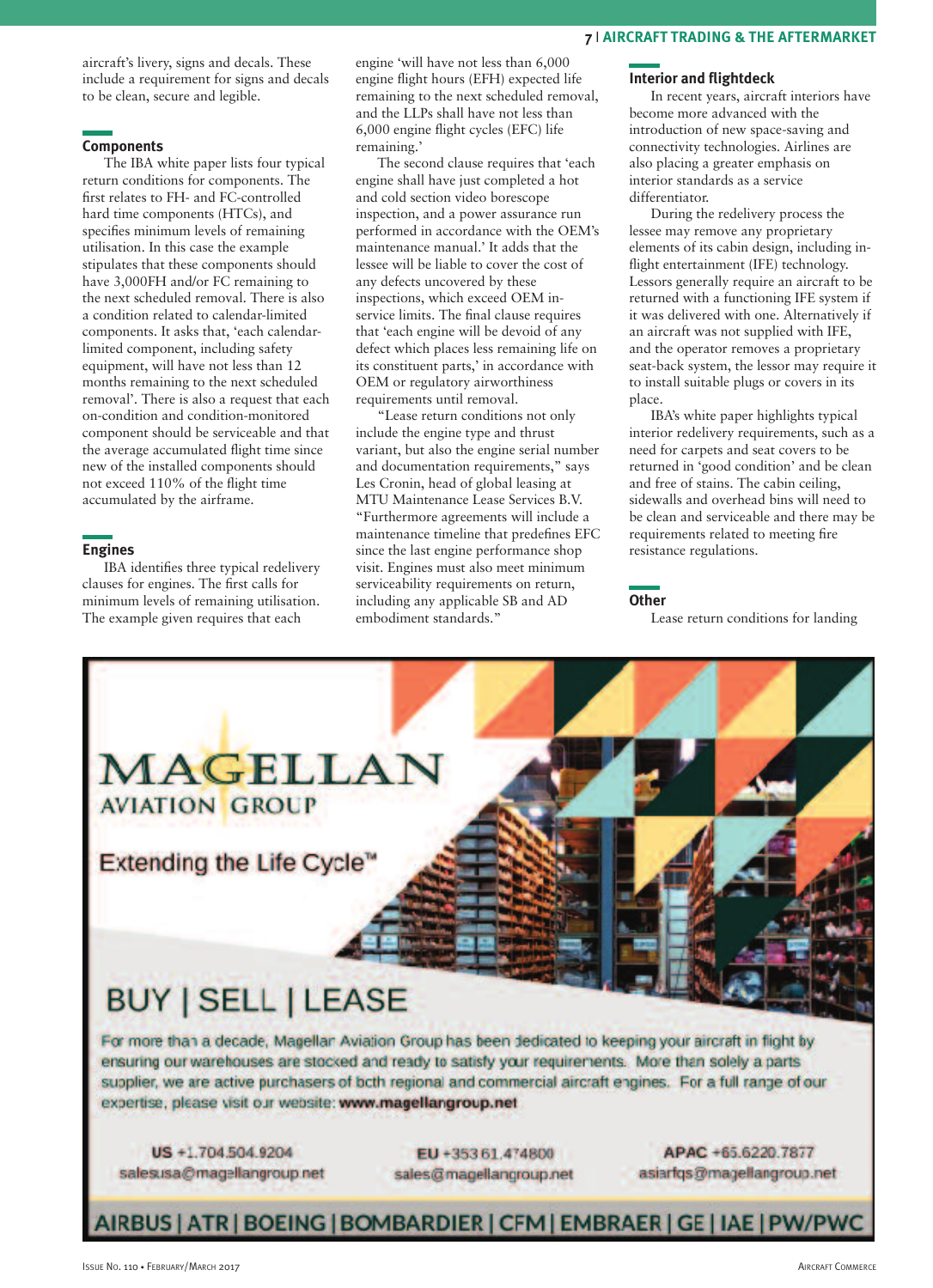

gear, wheels and brakes and APUs generally include minimum utilisation requirements. IBA's example stipulates that each landing gear should have a minimum of 10,000FH, and/or 10,000 gear cycles and/or 36 months calendar time available before the next scheduled removal is due, and that wheels and brakes should have at least half of their useful life remaining. It further states that the landing gear and wheel wells should be clean, free of leaks and repaired where necessary. The white paper says that typical conditions include returning the APU in a serviceable condition, with no more than 1,000 APU hours consumed since the last hot-section inspection.

Other redelivery conditions will relate to the fuselage, wings and empennage and corrosion issues. The example given by IBA requires that the fuselage should 'be free of major dents and abrasions, loose or pulled or missing rivets,' with the further requirement that all structural repairs should be permanent and completed in accordance with the structural repair manual (SRM) or OEMapproved data.

IBA's example adds that windows should be free of crazing, and that any delamination should be within acceptable limits, while doors need to be freemoving and fitted with serviceable seals. Where the wings and empennage are concerned, typical return clauses stipulate that leading edges should be 'substantially free' from damage, and any repairs are performed to a permanent standard. With respect to corrosion, the redelivery conditions are likely to stipulate that the aircraft should be inspected and treated in accordance with approved corrosion prevention and control procedures (CPCP).

## **Variation**

The minimum requirements specified in the return conditions could vary according to the length of lease and the age and type of aircraft.

"The term of the lease often changes expectations of return conditions, both during the lease and upon the aircraft's return," says Burnett. "All things being equal, a longer lease term typically means a lower lease rate and a softening of return conditions. A long lease may see an aircraft make the transition from a marketable commodity to one destined for teardown. There is little sense in drafting onerous return conditions for an aircraft that may not fly again at the end of the lease.

"Even for short-term leases, if an aircraft is approaching the end of its lifecycle, the return condition requirements lessen at each subsequent lease transition," continues Burnett. "When an aircraft is new, its initial lease will have stringent return requirements. As the aircraft ages and changes lessees, the redelivery requirements lessen, until the aircraft reaches its end of life.

"The return conditions related to airframe maintenance are similar for both widebody and narrowbody aircraft," says Burnett. "There may, however, be different FH and FC minimums for the engines, since these are adjusted for the utilisation of each aircraft type.

"All return conditions are negotiable, regardless of the age or type of aircraft or the length of the lease," adds Burnett. "Even when the lease states the airframe or engines must be fresh from heavy maintenance, some lessors may prefer to receive a cash settlement in lieu for an asset that may not be marketable."

*IATA has produced a chart for a proposed redelivery plan it says airlines should follow to achieve a successful lease return. IATA splits the redelivery process into three stages: the initial phase, pre-redelivery phase and redelivery phase. It recommends that airlines should beginning analysing the return conditions 12-15 months before lease end.*

## **Complications**

The structure and wording of redelivery conditions can lead to complications for lessees.

One issue facing operators has been that some redelivery conditions are not particularly clear and precise, which can leave things open to interpretation.

IBA identifies the poor contract drafting of redelivery conditions as one of the main challenges in the lease transition process, since it can lead to disputes between lessors and lessees.

In the third edition of its 'Guidance material and best practices for aircraft leases', IATA acknowledges that some elements of the re-delivery conditions are 'almost always left vague'. It highlights wording such as 'fair wear and tear' as one term that can lead to disputes during lease returns.

Some of the vaguest return conditions can relate to interior items, since these are often evaluated in cosmetic terms which can be open to interpretation.

David Louzado, principal consultant in the aircraft advisory and management practice at ICF, provided the following definition of fair wear and tear from a typical lease:

Fair Wear and Tear means normal wear, deterioration or dirt ingress which causes an item of interior furnishing, fittings, trim, panels, bulkheads, doors, floor panels, ceilings or other interior equipment to be worn or to have such level of deterioration which is consistent with normal operational use and which does not materially affect the appearance standard (compared to other passenger aircraft coming out of <sup>a</sup> heavy check and re-entering service in lessee's fleet), serviceability, operation and normal use of such item.

"The idea of fair wear and tear is to allow some level of deterioration to be acceptable at redelivery, but the use of the words 'normal' and 'compared to other passenger aircraft' makes this highly subjective," argues Louzado. "This can lead to expensive delays and disputes. ICF recommends clearer wording such as 'the cabin shall be free from scratches, tears, nicks, and stains."

Louzado says that definitions regarding the replacement of parts can also be open to interpretation and gives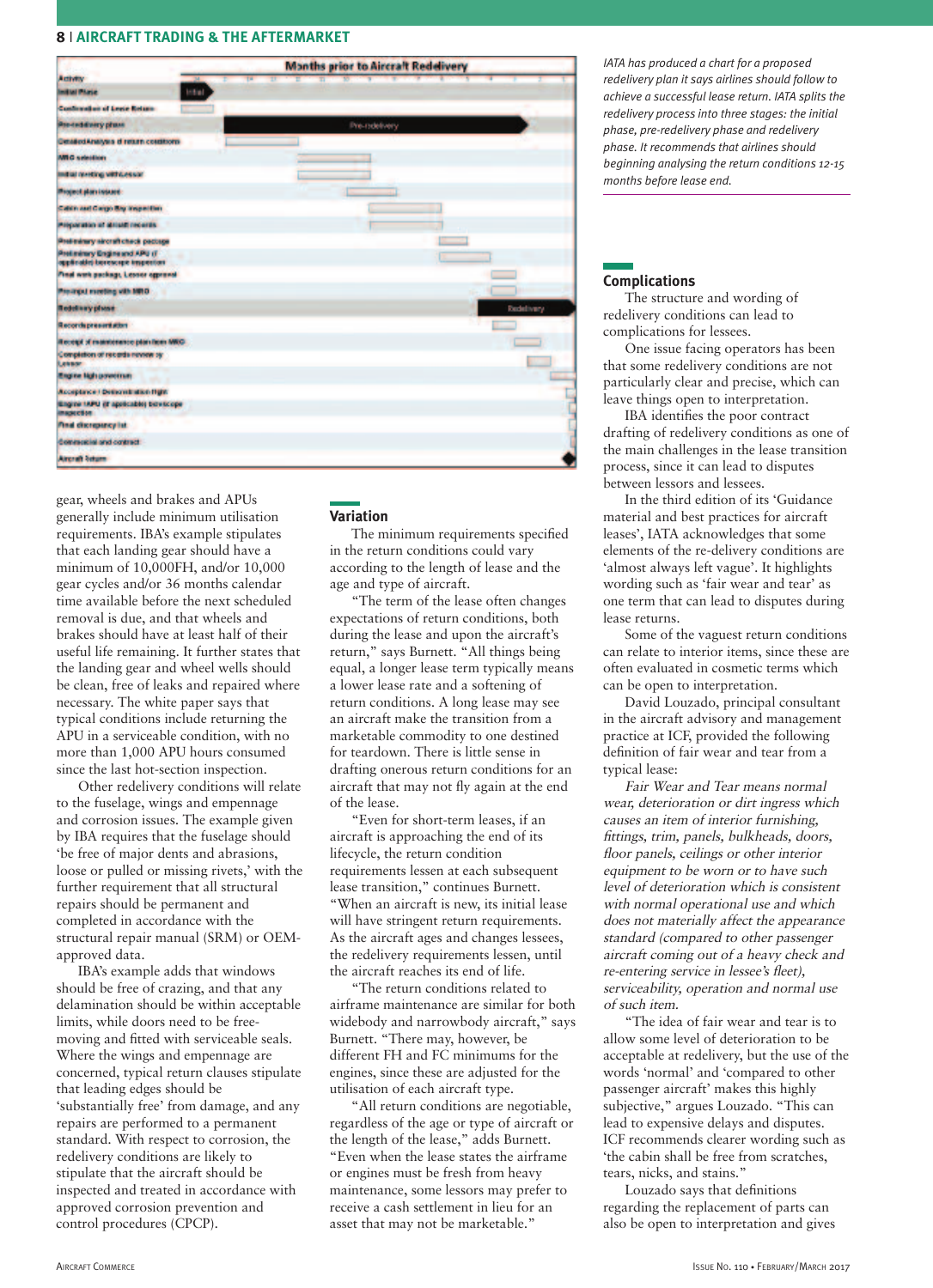

an example from a lease agreement:

A 'Replacement Part' means <sup>a</sup> part, component, furnishing, appliance, module, accessory, instrument or other item of equipment and shall include the  $APII$ 

(i) That is in the same operating condition as, and has <sup>a</sup> utility at least as equal to the part replaced (assuming that the replaced part was in the condition and repair in which it is required to be maintained under this agreement).

"The intent of this clause is to ensure parts are replaced correctly when required, and the term 'at least equal to the part replaced' is supposed to protect the aircraft against a devaluation from having much older parts fitted," says Louzado. "However, the words 'at least equal' could be interpreted to mean that it is acceptable to fit a replacement part with the same or much higher accumulated utilisation than the one that was removed. This is a typical case of the words not carrying the intent. A more effective way of expressing this clause is to say the part shall have accumulated no more FH, FC or calendar time than that of the removed part.

"There is no industry obligation or requirement to track the utilisation of 'on-condition' parts," adds Louzado. "All of these clauses that seek to protect the overall value of the aircraft are therefore difficult to comply with in the real world, and may lead to disputes if taken out of context."

"The originating authors of a lease are seldom around when the lease term expires," claims Burnett. "It is therefore the exact language in the agreement that needs to be addressed or potentially reinterpreted. At this point, the lessee and lessor may read the same clause in the

lease, but their interpretations of the language may be significantly different.

"Having reviewed hundreds of leases and negotiated returns, I see a few clauses that reoccur and are known challenges," continues Burnett. "The engine substitution clause, for example, comes up with surprising regularity. Under this clause an engine can be substituted at lease return provided it is by an engine of equal value and utility. The clause attempts to clarify this requirement with the words, 'without regard to hours and cycles'. The challenge at redelivery is to determine the value of the substitute engine, without taking account of FH and FC.

"The use of outdated terms can also leave things open to interpretation," says Burnett. Reference to traditional letter checks, such as a C or D checks when establishing minimum clearance thresholds for remaining life at redelivery is one such example. MPDs produced under contemporary maintenance steering group three (MSG3) principles assign each independent task its own inspection interval rather than grouping them into letter checks, to allow operators to group checks more efficiently, based on their levels of utilisation.

"A return clause may specify the aircraft shall be returned with 'a fresh D check'," says Burnett. "Unfortunately the term D check is no longer clearly defined, and although the authors meant well when they drafted the clause, this can result in a lengthy discussion at lease end over the amount of maintenance required."

"When it comes to the return maintenance check, most return conditions will feature specific FH, FC or *Lack of planning has been highlighted as a primary cause of late redeliveries. Areas where airlines can struggle include the timely ordering of MRO slots for the end-of-lease check. IATA recommends that MRO slots should be booked nine-to-12 months before the lease end date, but in reality it is not uncommon for airlines to leave it until three-to-six months out.*

calendar clearance periods in addition to letter check references to cover all variations and avoid confusion," adds Louzado.

"Some return conditions can be ambiguous, such as those that require part of the aircraft to be returned in 'good condition' or to 'airline industry standards'," says Guljar Lehri, aircraft lease team general manager at Monarch Aircraft Engineering (MAEL). "Nine times out of 10, the interpretation of this language will depend on the relationship between lessee and lessor. If they have a positive working relationship, the lessor and lessee will easily agree and compromise on what actually represents 'good condition' or airline industry standards."

Lehri cautions that some operators can end up in default of redelivery conditions, because they have not properly read the lease and taken into account its implications. "The lessee needs to familiarise itself with the main body of the lease and the return conditions."

## **Best practice**

To avoid misinterpretations of return conditions, IATA recommends that potentially vague terms are formally defined to ensure that both parties clearly understand their meaning. It also proposes that objective standards such as the MPD should be used where possible.

"The lease contract must clearly define the return conditions," says Markou.

"Optional SBs, equipment upgrades and other non-mandatory modifications that usually add value to the asset should be openly discussed when negotiating the return conditions," says Elentinus Margeirsson, manager of operational cost management, safety and flight operations at IATA. "In addition, the timing of the application of mandatory requirements with dates beyond the lease expiry should be addressed.

"Ideally all issues that can possibly arise in the redelivery process should be discussed and clearly identified in the negotiation stages," adds Margeirsson. "The people that draw up the contracts are often no longer there seven to 10 years later when redelivery takes place, so it is important to avoid ambiguity in the contract. Technical experts who will be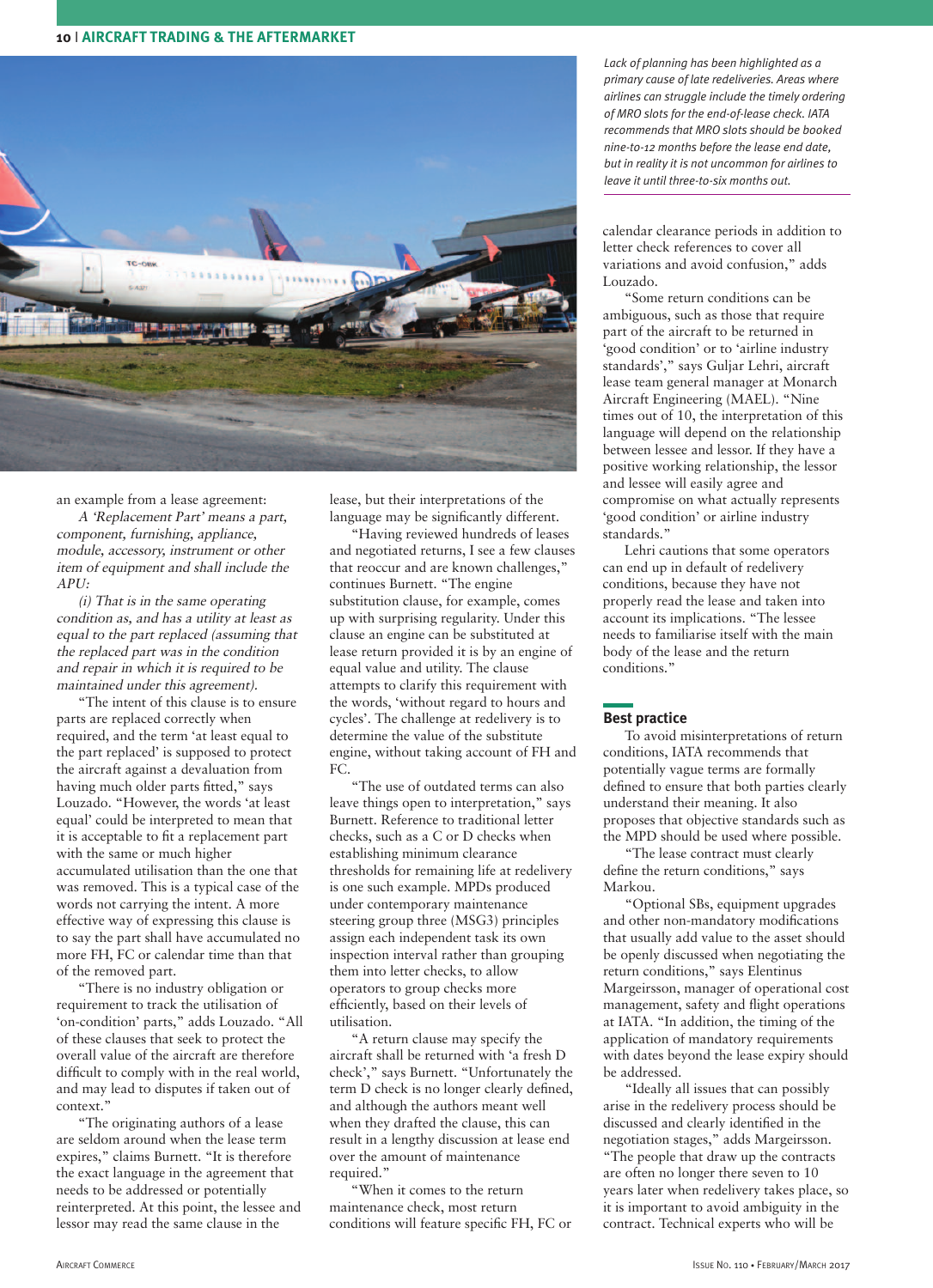involved operationally should also be involved in all discussions between the operator and lessor."

"A lessee must involve its technical team in reviewing the return conditions before signing the lease," agrees Burnett. "Failure to do so may lead to significant compliance expenses at lease end."

"Lessees should allow enough time during the initial lease negotiation to establish a set of practical return conditions, while avoiding any perceived pressure to ignore these considerations in the rush to get the deal signed," says Louzado. "Technical staff from both sides should have an opportunity to negotiate and refine the return conditions together, rather than leaving it to the commercial, legal or sales staff, or accepting them as a given."

Those lessees that pay maintenance reserves may wish to establish how far these will go in terms of financing the required end-of-lease maintenance obligations.

# **Redelivery actions**

A number of redelivery actions must be performed as an aircraft approaches the end of its lease term, including a combination of planning, administrative and physical touch labour tasks, designed to ensure the aircraft complies with the

agreed redelivery conditions.

IATA has published recommended guidelines for the redelivery process.

# **Redelivery guidelines**

"A detailed timeline listing how the entire redelivery process can be handled, and who is responsible for certain tasks, can be found in chapter 5.2 of IATA's 'Guidance material and best practices for aircraft leases'," says Markou. "It is recommended that airlines follow these guidelines when preparing and executing a redelivery. A number of airlines that participated and collaborated in the creation of the best practices has been able to return aircraft on time based on the recommendations."

IATA categorises the redelivery process into three separate phases: the initial, pre-delivery (operating), and redelivery phases. The recommended guidelines for each phase have been summarised.

## **Initial phase**

According to IATA the initial phase should start with an airline confirming that the lease will end on the agreed date rather than being continued. At this point IATA recommends that airlines review the return conditions and any upcoming

maintenance events for major components such as engines, APUs, and landing gear.

IATA suggests that lessees should begin the initial redelivery phase up to 24 months before the end of the lease term, although it acknowledges that timing will vary by airline, and that it is not uncommon for the process to start only from six to 15 months out. IATA also cautions that the starting point and duration of the initial planning phase will vary depending on the length and complexity of the lease.

## **Pre-redelivery phase**

IATA suggests that the pre-redelivery phase should commence 12-15 months before the end of the lease, with the operator performing a detailed analysis of the return conditions. It recommends that the lessee identify any possible compliance issues at this stage before evaluating potential solutions.

The next steps are to select an MRO to perform the required redelivery touch labour, and arrange an initial face-to-face meeting with the lessor to discuss the return process and requirements. IATA proposes a number of objectives for this first redelivery meeting between lessor and lessee, including: appointing project managers from each party; defining a

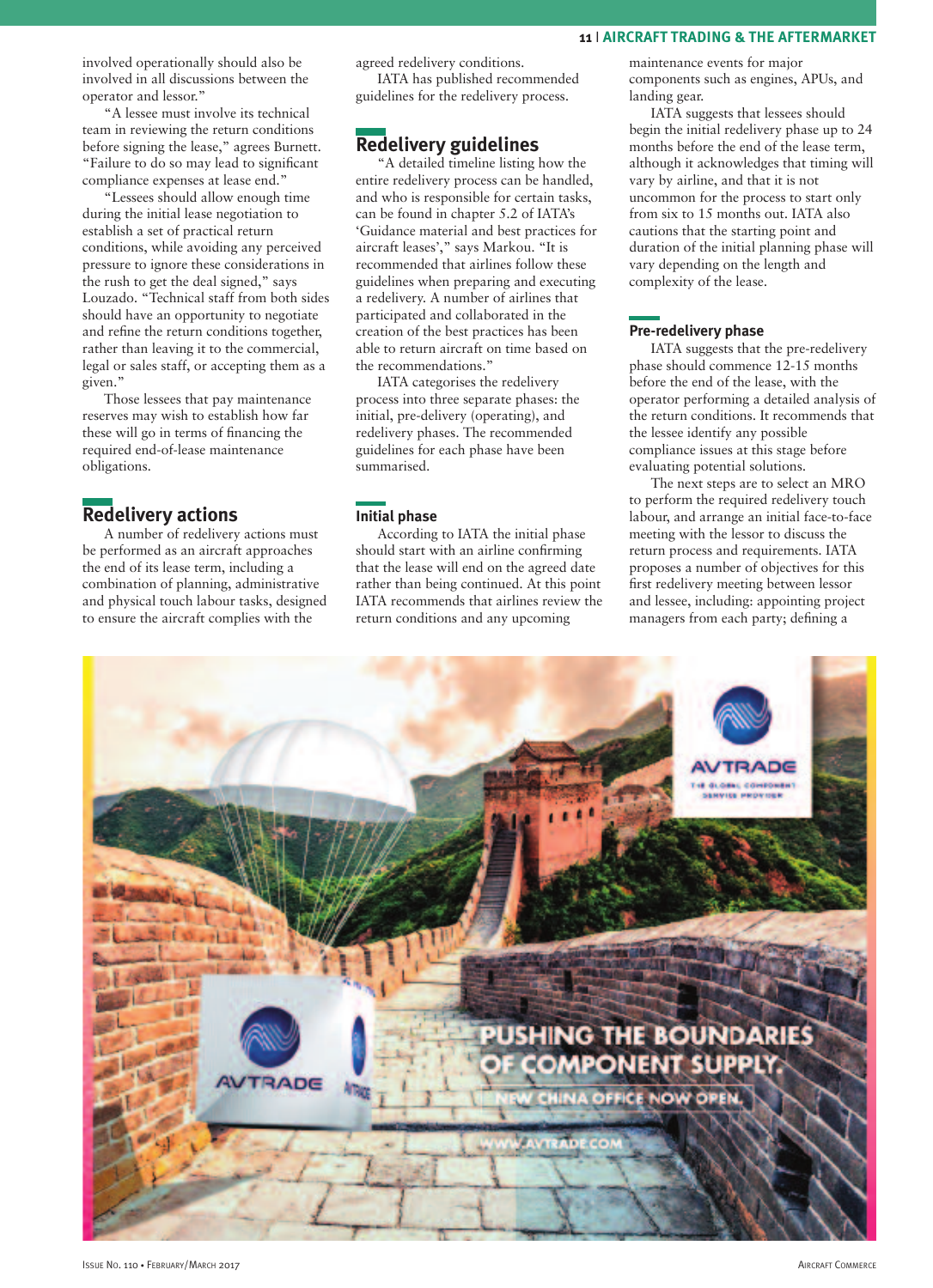

schedule for follow-up meetings; and clarifying each element of the return conditions to ensure a common understanding between parties. The initial meeting may also formally document any agreed amendments to the return conditions or agreements related to buy-outs, whereby the lessee agrees to pay the lessor in lieu of meeting a certain redelivery requirement. Other potential objectives from the initial lessee/lessor meeting might include a discussion of general issues related to the return process, and reaching agreement on potential compensation costs, if applicable.

IATA recommends that lessees book their MRO slots and begin meetings with the lessor nine to 12 months before redelivery. The lessee should generate a project plan for redelivery eight to 10 months out. This would include details of the main redelivery tasks and timelines and should be agreed with the lessor.

The IATA guidelines propose that the next redelivery actions should be the preparation of aircraft records and cabin and cargo bay inspections, six to nine months before returning the aircraft.

It is recommended that lessees begin to prepare aircraft records, either in hard copy folders or digital format, depending on their internal processes. A list of typical redelivery records is included in Annex II of the IATA guidelines. They include aircraft manuals and records documenting the condition and status of the aircraft, and its key components. Examples include AD and SB status, the certified LLP status for the engines, landing gear and airframe, the certified aircraft repair status and repair records. Other typical documents include those related to shop visit and traceability

records. IATA suggests prioritising records on critical issues such as AD or repair status, so that potential solutions can be considered. It also recommends that lessees review the aircraft's repair and modification status at this stage, and consider giving the lessor remote access to electronic records where available.

IATA proposes that in the same timeframe cabin and cargo bay walkthrough inspections should be arranged and attended by the lessee's and lessor's representatives. These inspections provide an opportunity for the two parties to clarify what constitutes an acceptable return condition, and give the lessee sufficient time to place early orders for any cabin interior items, as these have notoriously long lead times. IATA therefore recommends placing orders for any parts deemed to be 'at risk' even if their condition is still being discussed with the lessor.

At five to six months out it is recommended that lessees establish a preliminary check package for the aircraft's redelivery maintenance input. IATA emphasises that this should take account of applicable return conditions that might require the aircraft to be bridged from an operator's bespoke approved maintenance programme (AMP) to the latest revision of the OEM's MPD.

IATA guidelines suggest that preliminary engine and APU borescope inspections should be performed four to six months before redelivery so that the lessee has time to respond to any issues. It also recommends that the findings are shared with the lessor so that the two parties have a common understanding of engine and APU condition.

The final pre-redelivery phase tasks

*Missing or incomplete documentation can cause problems during the redelivery process. Missing records can sometimes require a repair to be removed and performed again. IATA recommends that airlines begin to prepare the aircraft records six to nine months before redelivery.*

should be completed three to four months before the end of the lease. These tasks include defining the final check package and arranging a pre-input meeting with the MRO. IATA says the final check package should confirm the components that must be replaced to satisfy the redelivery conditions and any actions needed to resolve missing or invalid historical records. The final workpack should be approved by the lessor before the lessee discusses the details and schedule with the MRO. IATA recommends that the lessee directs the MRO to only take instruction from the operator rather than the lessor or next lessee.

If the lessor already has the next lessee lined up, and they are based in a different country with a different NAA to the current lessee, the aircraft may require an export C of A when it is returned. IATA recommends that the lessee's regulator be contacted three to four months before redelivery to begin making arrangements for this document.

## **Redelivery phase**

The lessee's first task in the redelivery phase is to present the organised aircraft records to the lessor for review, before the end-of-lease maintenance inputs. The records are often presented in a 'redelivery book', which contains various summary sheets. IATA says that collating the redelivery book and associated compliance files can be one of the most labour-intensive stages of the redelivery process.

IATA guidelines say the records should be made available three or four months before redelivery, and recommend that the two parties should agree on a set time period in which the lessor will complete its records review and make the lessee aware of any discrepancies. IATA proposes that the lessor and lessee should agree on a cut-off date, after which the lessor is not permitted to raise further issues with the records.

At two to three months out, the lessee should receive the detailed check plan from the MRO, the schedule for which should be shared with the lessor. With two months to go the lessor should have completed its review of the aircraft records. IATA contends that any further discrepancies raised by the lessor should be restricted to the return maintenance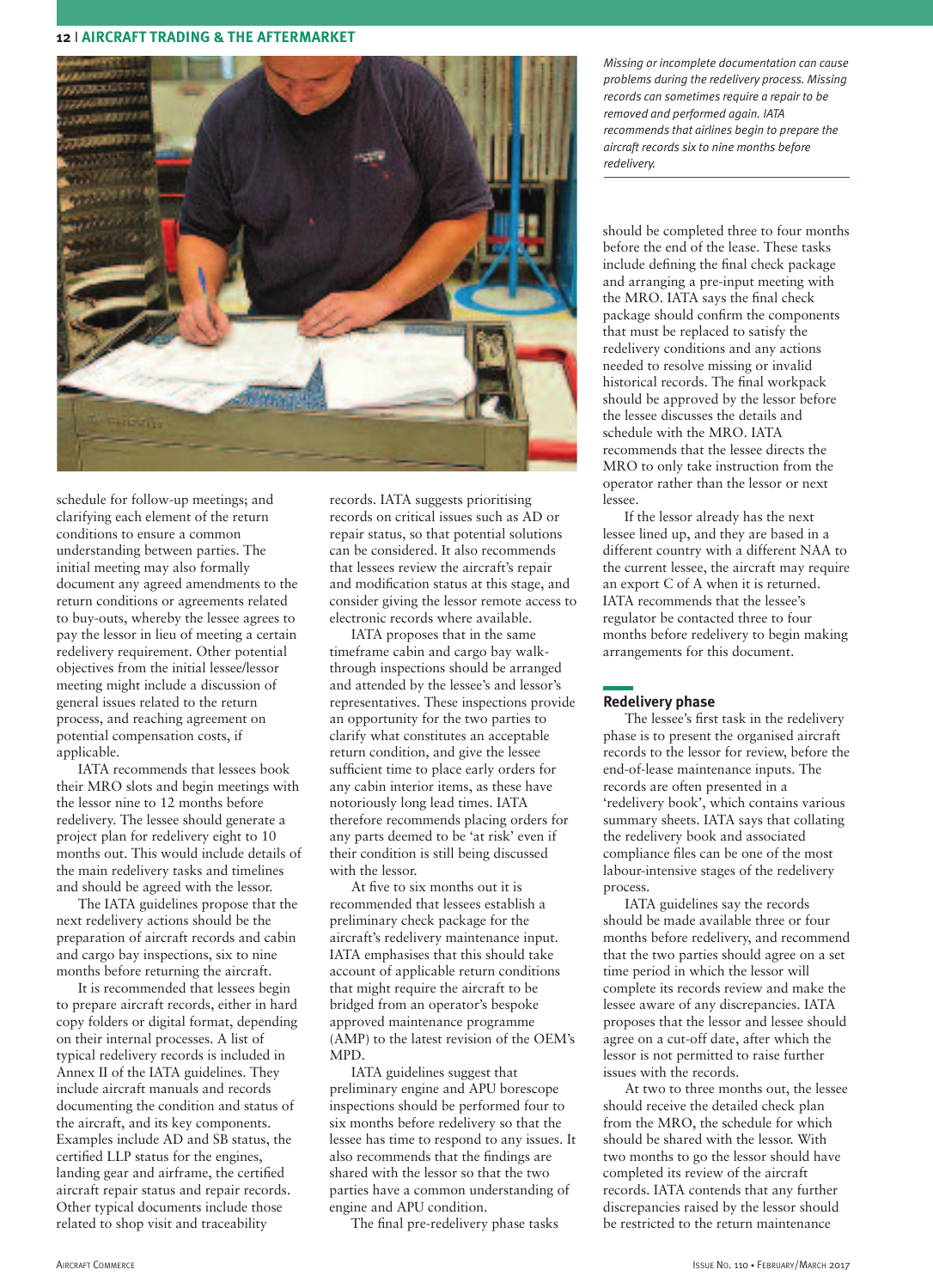

check and associated documents.

High power engine runs, acceptance or demonstration flights and engine and APU borescope inspections should be performed once the return check workscope is completed, typically within a month of the redelivery date. These inspections could be witnessed by representatives of the lessee and lessor, to permit the two parties to agree on a final discrepancy list and any required solutions.

## **Return acceptance & deregistration**

"Once the lessor and lessee agree that all of the redelivery conditions have been met or remedied, the aircraft is nearly ready for return," says Burnett. "The lease often includes a clause where the lessee will be required to provide an export C of A. This will allow for the deregistration of the aircraft by the outgoing lessee and subsequent registration by the next lessee if the aircraft is moving to a different region with a different NAA.

"The challenge associated with this requirement is that the new NAA may require specific modifications before the aircraft is granted a C of A," continues Burnett. "There could be significant costs associated with this compliance, and the lease needs to clearly define which party is obligated to cover them. If the aircraft stays within the same region, the deregistration/re-registration process will be much simpler."

The final step in the redelivery process is for the lessee and lessor to sign the technical acceptance certificate included in the lease, once it has been established that the aircraft has successfully met the return conditions.

## **Potential pitfalls**

There are a number of potential redelivery pitfalls for operators. These can lead to lease transition complications and cause late returns, resulting in additional costs or financial penalties. "It is quite common for an operator to hand back an aircraft after the agreed redelivery date," says Lehri.

IBA identifies a number of factors that can lead to challenging lease transitions and potential redelivery delays. These include: lack of lessee planning and early engagement with the lessor; inadequate focus on assets during operation; lessee operational demands consuming redelivery resource; decentralised, missing or incorrectly completed records; underestimation of the total workload, lead times and lessor expectations; discovery of additional work required during the redelivery maintenance input; lack of lessor appetite for the returned aircraft; and engines failing final borescopes.

## **Lack of planning**

"Poor lessee planning is almost always the cause of most issues during the redelivery process," says Fitzgerald.

"Beginning the redelivery process too late will result in a high probability that the aircraft will not be returned by the required end of lease date," says Lehri.

In a study carried out by IBA in 2016, over 80% of responding lessors thought that lessees engage too late on at least 50% of lease returns. Lessee respondents suggested that such incidents were more infrequent. This prompted IBA to conclude that lessees are in denial over the engagement process with lessors. It identified engines as incurring the most

*It is almost certain that lease return conditions will require each of the aircraft's engines to undergo a borescope inspection. IATA suggests airlines should perform preliminary engine and APU borescope inspections four to six months before redelivery so that they have enough time to respond to any issues.*

cost in the redelivery process and puts this down to late decisions and poor planning by airlines, leading to them having to take quick and expensive decisions to ensure return condition compliance.

"A well-respected airline client had a fleet of aircraft to return," explains Louzado at ICF. "The airline did not prepare, and took the view that it was compliant with the regulations, so the return would be straightforward. It did not distribute details of its redelivery obligations among its engineering team, did not plan additional downtime for the end-of-lease checks beyond that of a normal C check, and did not assign a project manager from the beginning. The result was months of delays that turned the redelivery programme into an expensive and complicated situation for all sides. The maintenance checks were not suitably cleared to cope with delays caused by a lack of repair substantiation data, which demanded the re-work of certain structural repairs. The additional downtime knocked the checks that had already been performed out of compliance and a lack of cabin spares caused further delays."

"An example of poor planning is an engine that fails to meet the return conditions," says Burnett at Avitas. "By not monitoring its utilisation well before the lease end date, the operator may allow the engine to exceed the minimum return requirements established in the lease. Failure to plan ahead may cost the lessee a several million dollar shop visit."

Inadequate and late planning can affect the rest of the redelivery process. "If aircraft surveys are not carried out in a timely fashion, the airline may be unable to procure the required spares in time for the end of lease check," says Lehri. "This is particularly true of cabin items which have long lead times. If insurance borescopes are not carried out on the engines and APU, and damage is found during the end-of-lease check, it will result in late delivery, since shop visit rectifications will be required and could have lead times of up to 90 days. Bad planning could also result in a lack of MRO and paint slot availability," continues Lehri. "If there are any missing records for repairs or components, repairs may need to be redone or reassessed and components replaced. This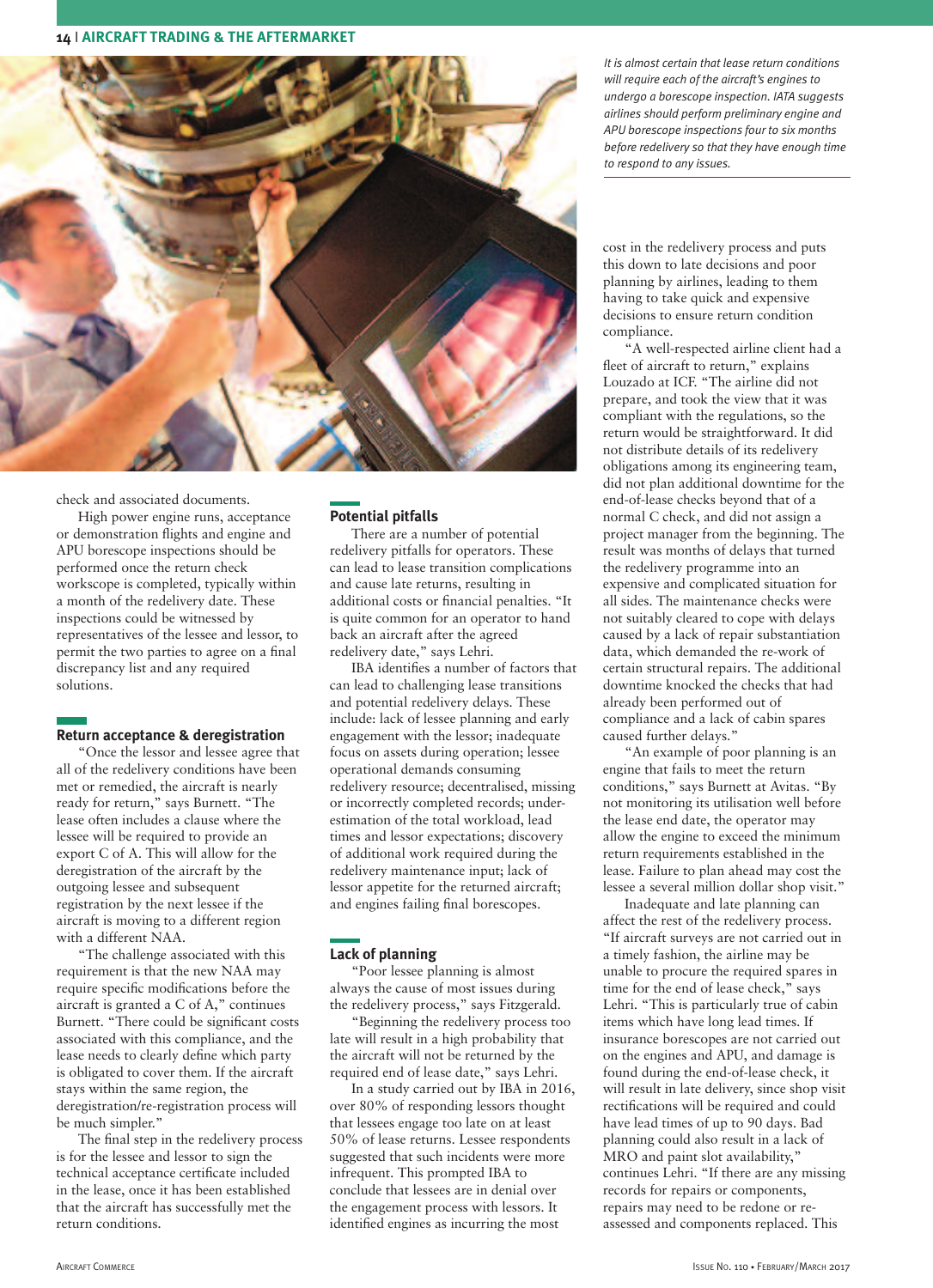leads to increased maintenance downtime and costs that have not been budgeted for."

"Documentation irregularities cause the most nuisance to a smooth return," explains Fitzgerald.

"The most common issues involve records of repairs, how the repair was performed, traceability of work and providing back-to-birth information for components," claims Margeirsson. "Parts Manufacturer Approved (PMA) parts and Designated Engineering Representative (DER) repairs can be an issue, although most lessors now accept them as they are recognised by the relevant airworthiness authorities. The PMA/DER issue should be negotiated up front to avoid redelivery delays and misunderstandings."

Burnett highlights missing paperwork for repairs or modifications as a common problem and adds that there can be issues related to AD compliance documentation. "The collection and acceptance of aircraft records and redelivery compliance discussions have the largest influence on the length of the return process," says Burnett. "These may take anywhere from three to four weeks for a well-organised lessee, but there are many cases where this process can take months or even years if the records are not in compliance, or the aircraft needs substantial work.

"Missing repair substantiation is quite

often a significant issue," adds Burnett. "Without the approved paperwork to authorise the repair, the lessee may have to remove the repair, inspect the area, and install a new repair to ensure compliance. With the advent of digital record-keeping the number of documentation and records issues has dropped significantly."

IBA suggests that lessees are often aware of issues with records, but ignore them until it is too late. It highlights how collating records can be complicated by different document formats, including a combination of hard copy and digital records. IBA claims that another major issue related to records is that the redelivery conditions might require more detailed information than the airline would normally process. LLP traceability and back-to-birth records, for example, can differ in format and detail.

"The belief that a regulatory compliant aircraft is compliant for return is a common mistake," says Louzado at ICF. "The lease agreement is invariably stricter than the requirements of the regulator, because the lessor wants to preserve the value of the asset and enhance its liquidity with minimum investment. This means records retention policies and the depth of detail required for the redelivery need to be understood from the outset."

IBA provides an example of an

operator that maintained its leased aircraft meticulously in accordance with the MPD. "When the operator began planning the redelivery six months out, it was apparent that the redelivery conditions featured certain work to be performed in excess of the MPD requirements," explains Paul Lyons, strategy director at IBA. "The resulting unscheduled maintenance on the engines and landing gear cost over \$2.00 million and the operator was left in a weak negotiating position."

Defects discovered during the return check and final borescope inspections can lead to delayed aircraft returns. IBA estimates that unscheduled repairs account for about one-quarter of delays.

"Underestimating the amount of work and time required to comply with the lease end conditions is all too common and results in significant added expenses for the lessee," says Burnett at Avitas.

Areas where airlines struggle include the timely ordering of MRO slots and spare parts, particularly for cabin items. It is not uncommon for some operators to book MRO slots up to six months out, but others leave it as late as three months before the redelivery deadline.

IBA says that disagreements regarding the condition of interior items can lead to costly delays due to long lead times. It

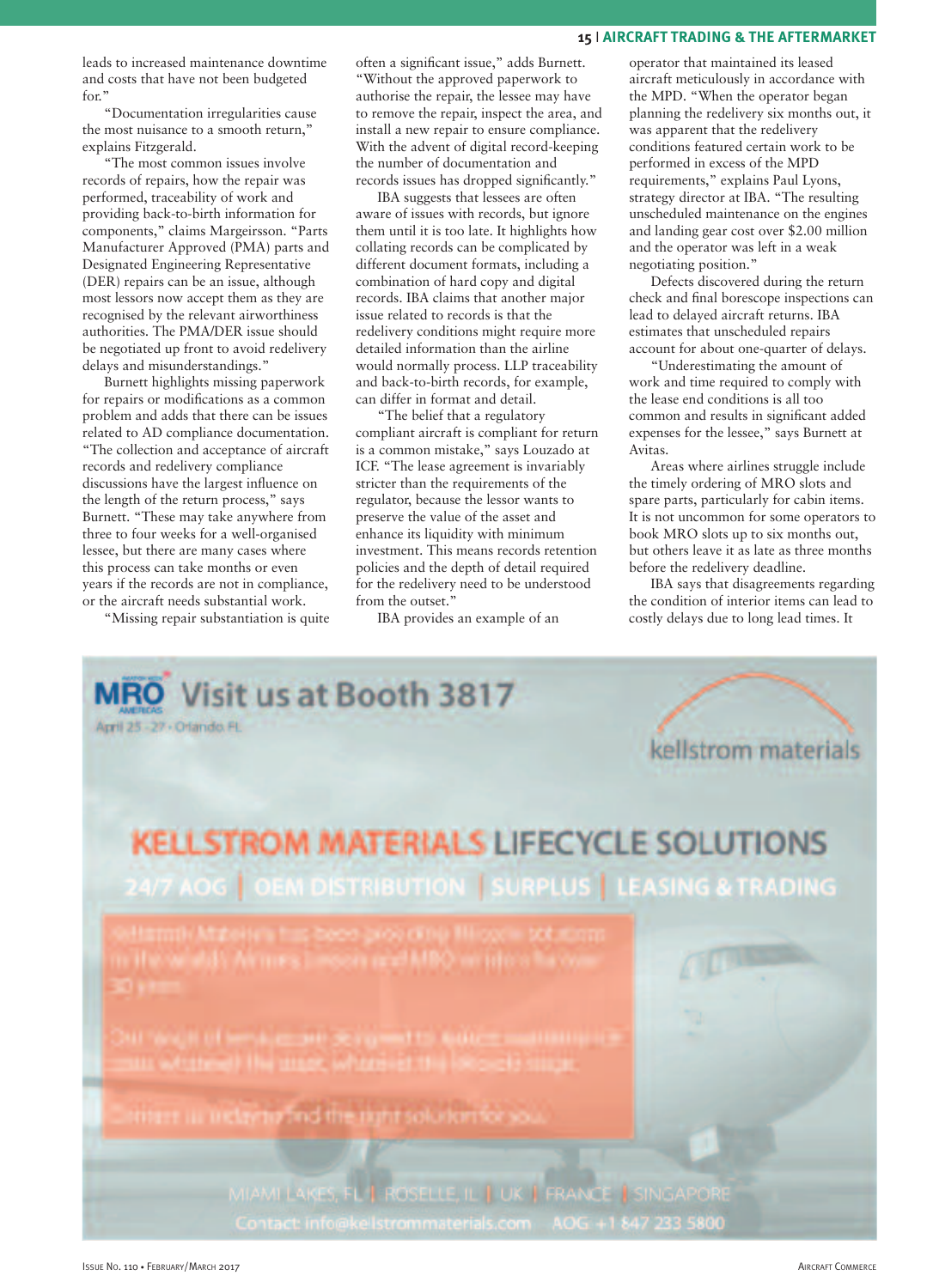

offers an example where replacement of seat foams resulted in a 10-week delay while they were sourced and delivered.

Another reason for delay identified by IBA is that the lessee's technical team can end up focusing on its day job - keeping the aircraft flying - at the expense of forward planning for the lease return.

"A lessee without a team focused on the planning requirements of a lease return will inevitably have significant expenses associated with failing to meet return conditions, penalty rent, or negotiated settlement costs," says Burnett.

#### **Recommendations**

IATA's redelivery guidelines offer a useful template for operators looking to avoid common lease return complications. Most recommendations focus on the importance of planning.

"The main recommendations are, do not leave redelivery planning to the last minute, do not give the lessor an excuse to challenge or reject the return condition, and do try to get on top of any contract ambiguity," says Lyons.

"Preparation and planning are key," says Louzado. "The return should be planned and prepared from the day the lease is negotiated, not just at the end."

"The major element of a successful lease return is planning," says Lehri. "If you do not plan adequately you will fail to meet your objectives."

In addition to its main timetabled guidelines, IATA offers general redelivery advice for lessees. This includes the need to understand that the larger the aircraft, the more complicated the redelivery process will be. IATA estimates that the

normal redelivery period for a medium widebody such as a 767 or A330 would be two months from the start of the return check. It also recommends evaluating the risk of delay in the redelivery process. IATA proposes that airlines faced with tight return check slots should consider flying their aircraft to a different location where there may be more hangar space and manpower available, once the routine tasks have been completed. It advises that any such movements should be agreed with the lessor before the redelivery process begins. IATA also recommends that operators should place emphasis on evaluating the condition of the interior, since lead times for spares can stretch into several months, and that lessees should regularly review aircraft records.

"IATA encourages operators to review records for leased aircraft annually," says Markou. "Best practice is to supply the records at year's end for each aircraft they are leasing to the lessor for review, so that at the time of redelivery the only records outstanding would be for the preceding year."

#### **Changing behaviours**

There are signs that airlines are becoming more proactive in the redelivery process either through employing third-party expertise from the likes of Avitas, IBA, ICF and Stratos, or via establishing their own in-house teams.

"Most lessees are getting better at preparing for and meeting their return condition obligations," says Burnett. "Many of the costs associated with noncompliance or late returns can be averted by having a dedicated staff overseeing

*Disagreements over the condition of interior items or the late ordering of these parts can lead to costly delays due to the long lead times for cabin spares. IATA recommends arranging cabin walk-through inspections six to nine months before redelivery so that any 'at risk' cabin items can be ordered well in advance.*

#### planning of lease redeliveries."

"A number of airlines regularly return aircraft on time and achieve this through learning the hard way initially, before improving their processes, bringing in external help, or both," says Louzado.

"In my previous experience, return conditions never used to be distributed within airline maintenance organisations, and there were no procedures in place to align with the aircraft exit programme," explains Lehri. "Operators have learned painful lessons through poor redeliveries in the early years and they now start planning for lease returns 18-24 months out."

"Monarch Airlines has 32 aircraft to redeliver over a six-year period," continues Lehri. "At MAEL we have already begun the planning phase for the first redelivery, which is due to occur at the end of March 2018. Redelivery conditions are distributed within the business to ensure all requirements are met. A robust redelivery timeline is established for an on-time lease return."

"We believe that we are in a phase of change regarding lease transitions," explains Cronin at MTU Maintenance Lease Services. "They have a reputation for being long, fraught with misunderstanding and costly, though in our opinion this is not necessary. MTU Maintenance offers a portable maintenance solution for lessors and lessees that accompanies the engine across all phases of its service life, and focuses on mitigating risk for all parties when it comes to engine maintenance and ensuring maximum asset value is maintained at each phase of life.

"Through our programme we provide the lessee with predictable, direct engine operating costs," continues Cronin. "MTU maintenance can carry forward maintenance reserves for pre-consumed life and determine the actual condition of the engine and take on the associated risk in the lease transition phase. Additionally, the MTU programme coverage includes dealing with corrective action required by findings during an end-of-lease check."

In addition to a more proactive approach from lessees, IATA has been developing ways to smooth the lease transition process. It has been trying to simplify documentation requirements related to aircraft leasing and the whole aircraft transfer process. Working with the lessor community and their